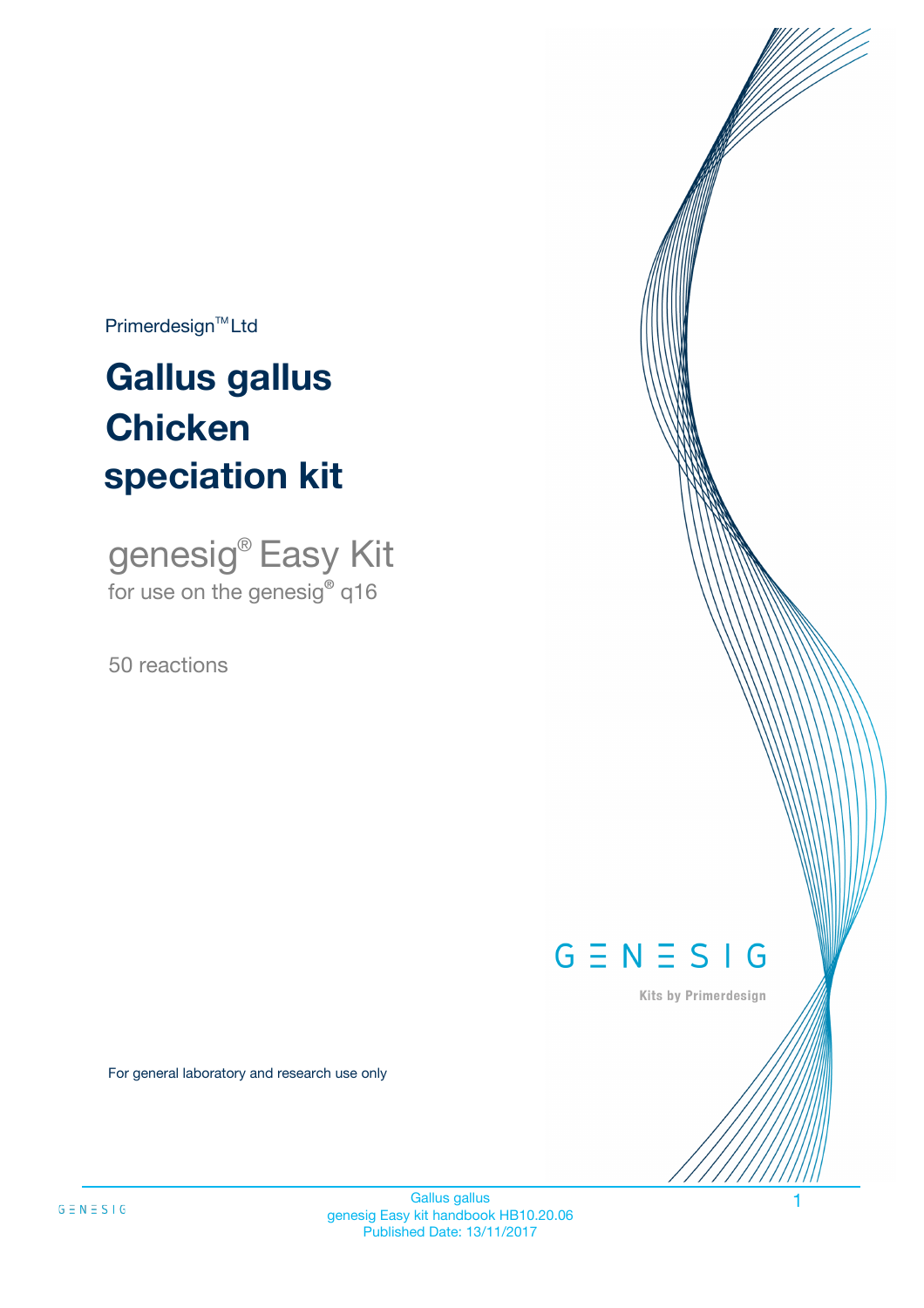# genesig® Easy: at a glance guide

#### **For each DNA test**

| Component            | <b>Volume</b>   | Lab-in-a-box pipette |  |
|----------------------|-----------------|----------------------|--|
| Chicken reaction mix | 10 <sub>µ</sub> |                      |  |
| Your DNA sample      | 10 <sub>µ</sub> |                      |  |

#### **For each positive control**

| Component                 | Volume          | Lab-in-a-box pipette |  |
|---------------------------|-----------------|----------------------|--|
| Chicken reaction mix      | 10 <sub>µ</sub> |                      |  |
| Positive control template | 10 <sub>µ</sub> |                      |  |

#### **For each negative control**

| Component            | <b>Volume</b>   | Lab-in-a-box pipette |  |
|----------------------|-----------------|----------------------|--|
| Chicken reaction mix | $10 \mu$        |                      |  |
| <b>Water</b>         | 10 <sub>µ</sub> |                      |  |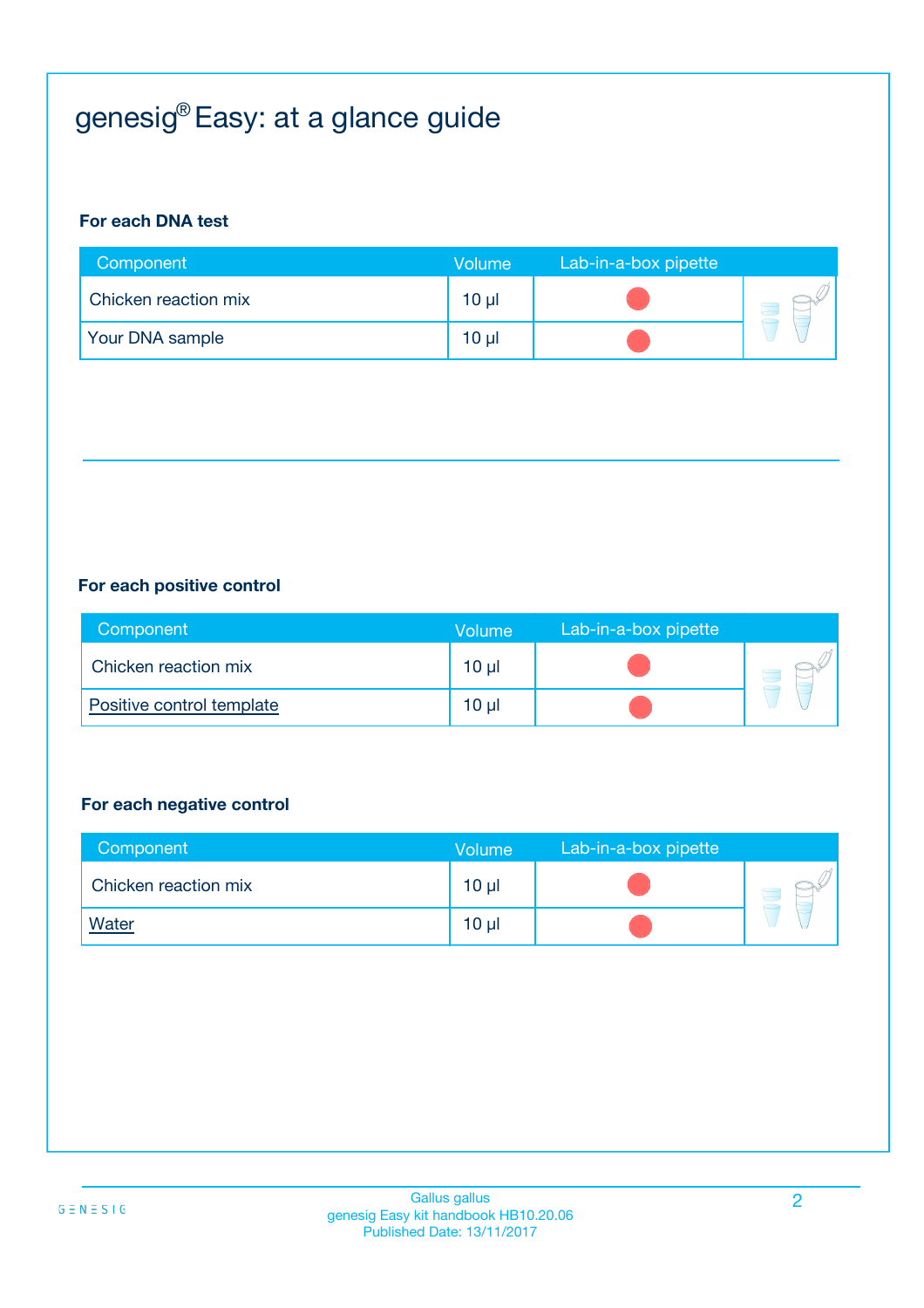# Kit Contents



# Reagents and equipment to be supplied by the user

#### **genesig® q16 instrument**

#### **genesig® Easy DNA/RNA Extraction Kit**

This kit is designed to work well with all processes that yield high quality DNA but the genesig Easy extraction method is recommended for ease of use.

#### **genesig® Lab-In-A-Box**

The genesig Lab-In-A-Box contains all of the pipettes, tips and racks that you will need to use a genesig Easy kit. Alternatively if you already have these components and equipment then these can be used instead.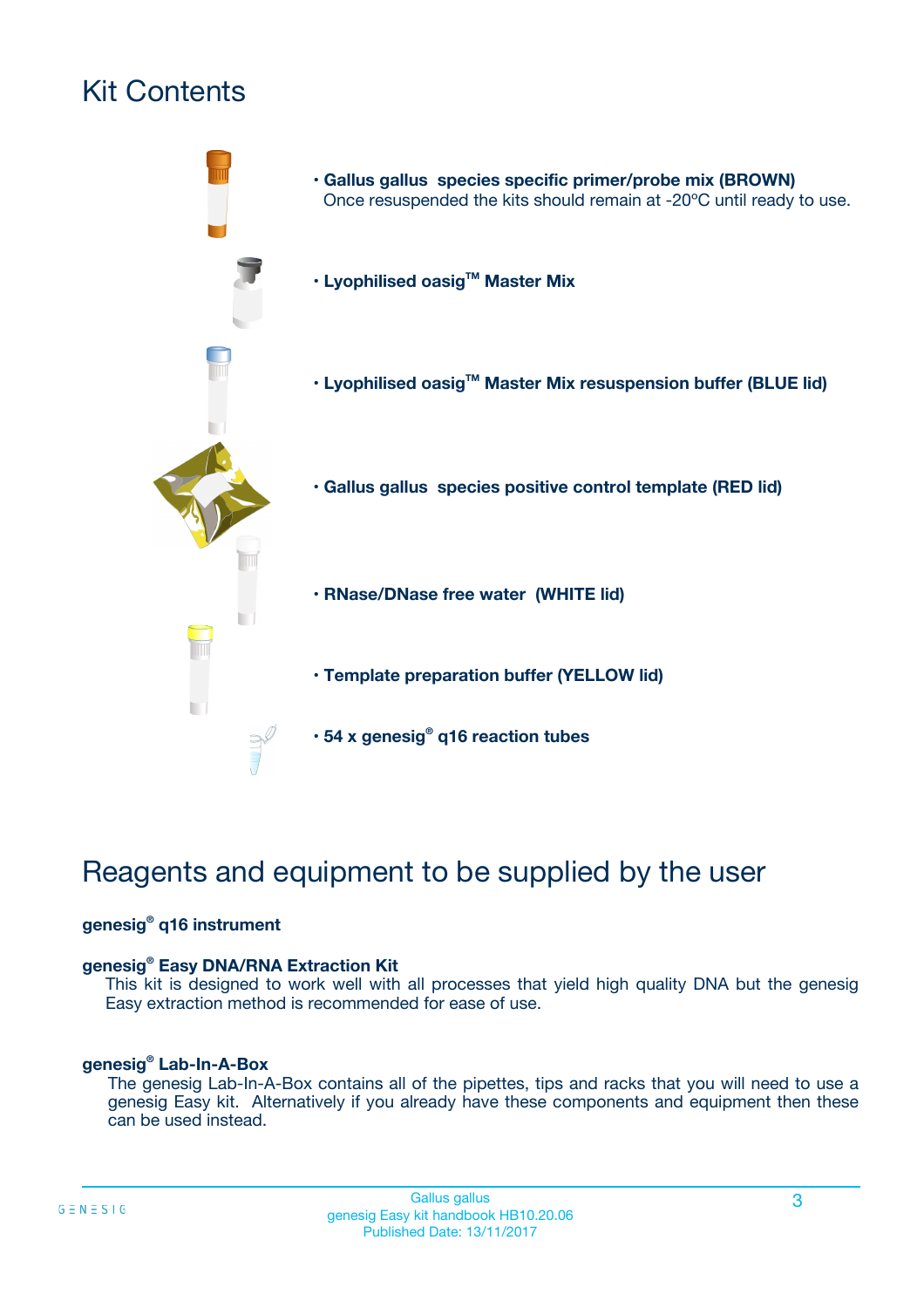# Step-by-step guide

### 1. Create your reaction mix



Use the blue pipette to transfer 500µl**\*** of the oasig Master Mix resuspension buffer into the tube of lyophilised oasig Master Mix and mix well by gently swirling. Then transfer all of that master mix into the brown tube labelled Chicken primers/probe.

**\***Transfering 525µl of the oasig Master Mix resuspension buffer to your oasig Master Mix (instead of the 500µl recommended above) will enable you to take full advantage of the 50 reactions by accounting for volume losses during pipetting. In order to do so with the genesig Easy fixed volume pipettes use 1x blue, 2x red and 1x grey pipettes to make the total volume. Please be assured that this will not adversely affect the efficiency of the test.

Cap and shake tube to mix. A thorough shake is essential to ensure that all components are resuspended. **Failure to mix well can produce poor kit performance.**

Leave to stand for 5 minutes. Now your reaction mix is ready to use.

Store the reaction mix in the freezer from hereon.

#### Top tip

- Ensure that the reaction mix is mixed thoroughly before each use by shaking.
- **•** Once resuspended do not expose genesig Easy kit to temperatures above -20°C for longer than 30 minutes at a time.

# 2. Add reaction mix to all reaction tubes



For every reaction to be run, use the red pipette to add 10µl of your Chicken reaction mix to every tube.

#### Top tip

- Always pipette the reaction mix directly into the bottom of the tube.
- You can label the tube lids to aid your reaction setup but avoid labelling tube sides.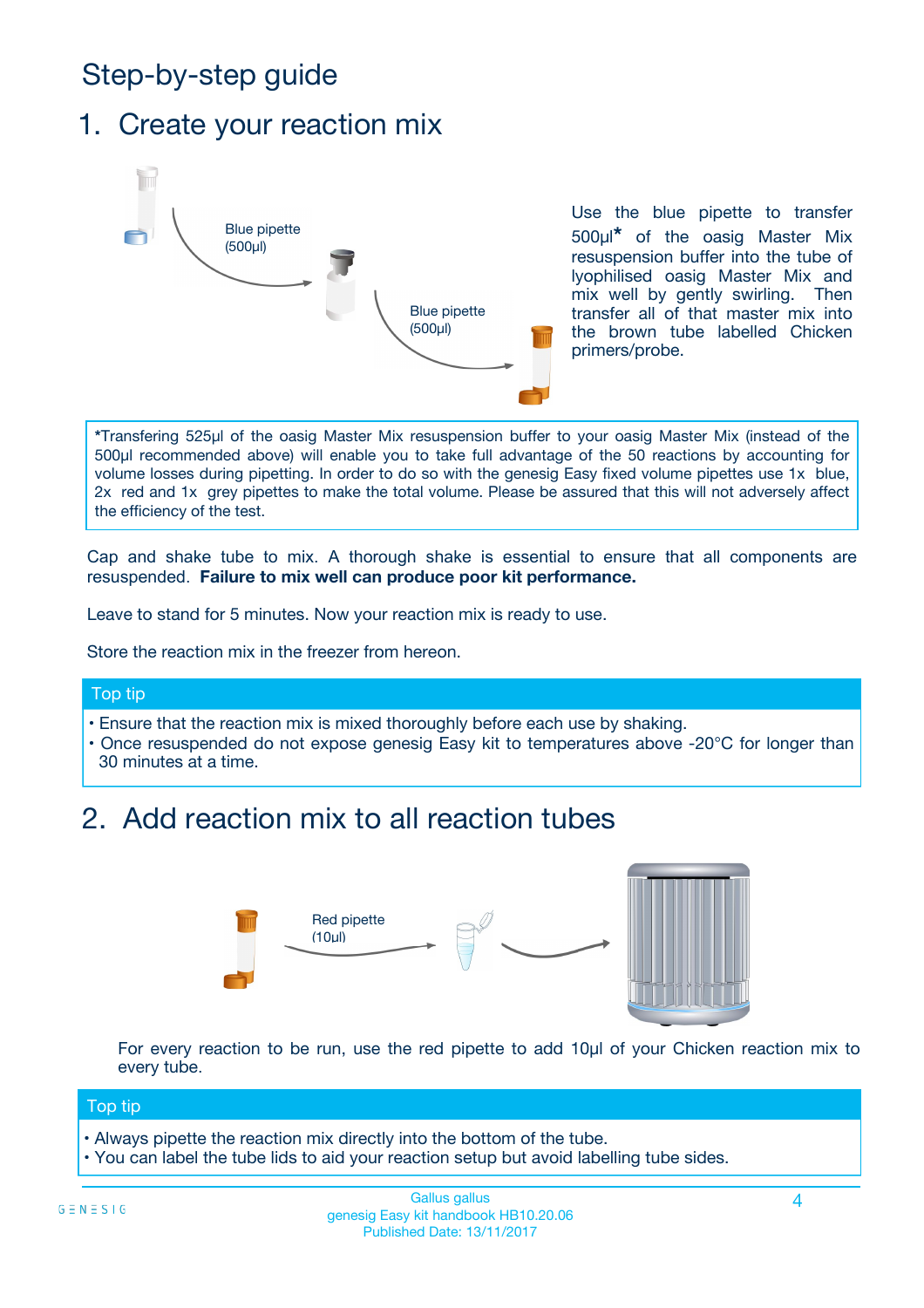## 3. Negative control



For each test you will require a negative control. Instead of DNA, water is used. This sample should prove negative thus proving that all of your positive samples really are positive.

To create a negative control reaction simply use the red pipette to add 10µl of the water to the required reaction tubes. Close these tubes after adding the water.

Because some genesig kit targets are common in the environment you may occasionally see a "late" signal in the negative control. The q16 software will take this into account accordingly.

#### Top tip

**•** Always add the water to the side of the tube to reduce the introduction of bubbles.

### 4. Set up a test



For each sample you wish to analyse, use the red pipette to add 10µl of your DNA sample to the required reaction tubes. Close these tubes after adding the sample. Always change pipette tips between samples.

#### Top tip

**•** Always add the DNA sample to the side of the tube to reduce the introduction of bubbles.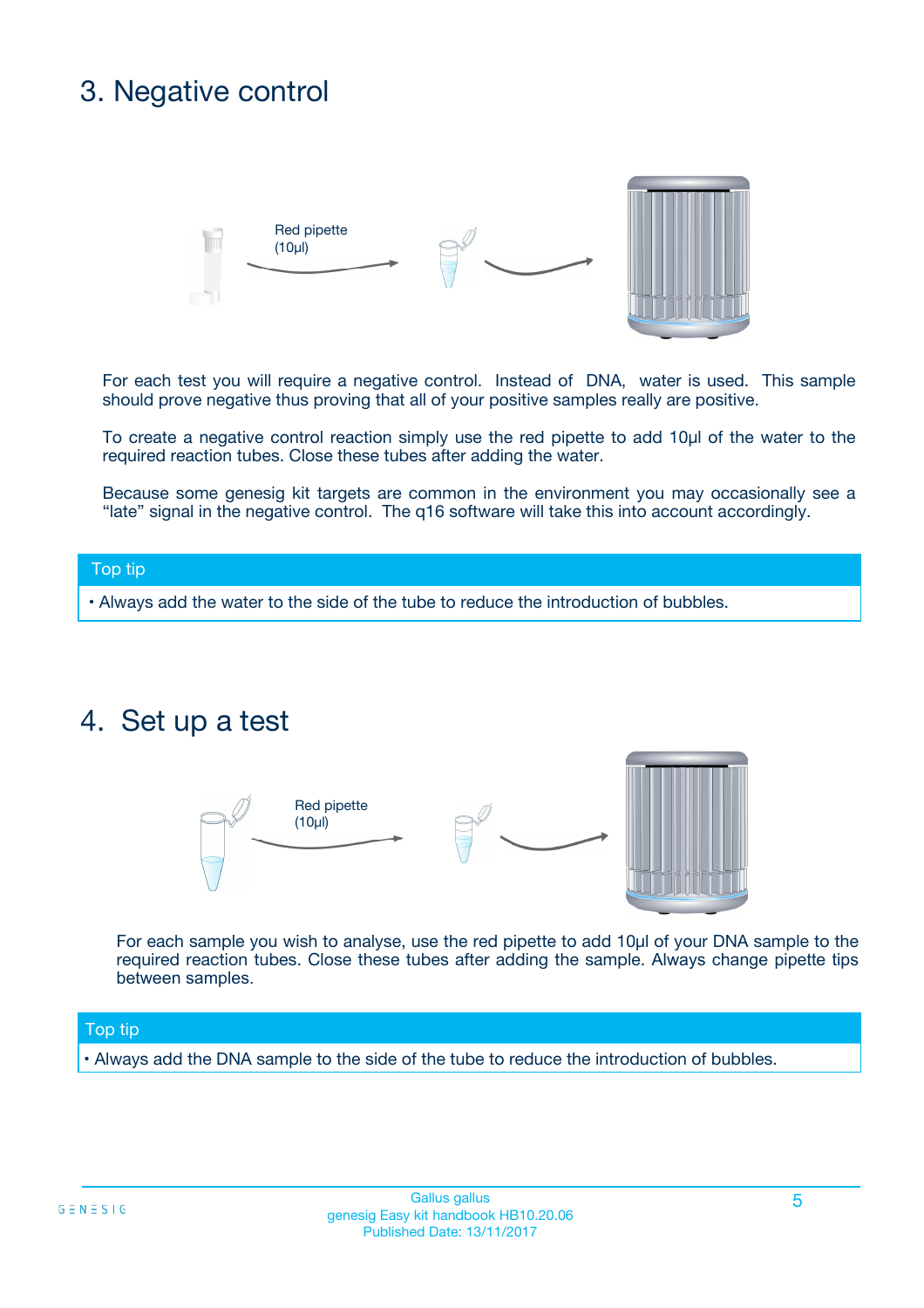# 5. Positive control



Use the white pipette to transfer 200µl of template preparation buffer into the positive control template tube. Cap and shake tube to mix.

Each time you run a test you will require a positive control. This is a small portion of DNA from your species of interest. It serves two purposes:

1. It will always test positive so it shows that everything is working as it should be.

2. The q16 software knows how much DNA is present in the positive control. It uses this information to internally calibrate every test. This is essential to give accurate information about the percentage of DNA in your sample that is from your species of interest.

To create a positive control reaction, simply use 10µl of the positive control instead of your DNA sample.



Take great care when setting up your positive control. The positive control template has the potential to give you a false positive signal in your other samples. Set positive controls up last after all other sample tubes are closed. Always change pipette tips between samples. You may even choose to set up positive controls in a separate room.

#### Top tip

**•** Always add the positive control to the side of the tube to reduce the introduction of bubbles.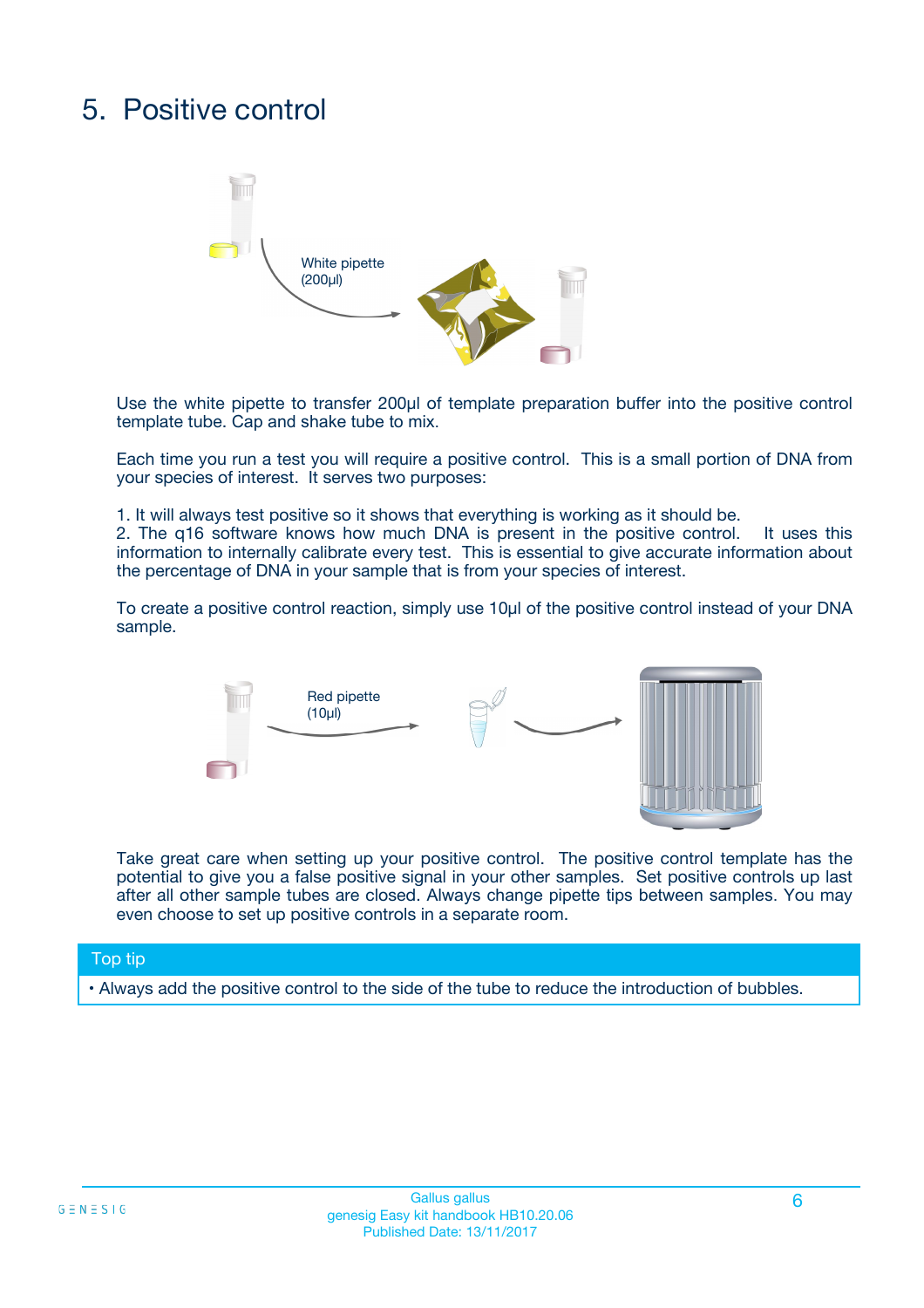# 6. Running the test

Place the tubes into the correct positions in your q16 as defined by the software, this may include positioning of empty tubes to ensure that the q16 lid is balanced. The run can then be started.

|                                    | genesig q16 PCR software - 1.2                                                    |                                     |                              |                                   | $\Box$<br>$\Sigma$           |
|------------------------------------|-----------------------------------------------------------------------------------|-------------------------------------|------------------------------|-----------------------------------|------------------------------|
|                                    | <b>Open Experiments:</b><br>Unsaved (New Experiment 2<br>$\overline{\phantom{a}}$ | <b>E</b> Open<br>Save<br>$\Box$ New | Save As                      | <b>C</b> Close<br>& Configuration | $G \equiv N \equiv S \mid G$ |
| Stages:                            | Setup<br><b>Results</b>                                                           |                                     |                              |                                   |                              |
| <b>Notes</b>                       |                                                                                   | <b>Samples</b>                      |                              | <b>Tests</b>                      |                              |
|                                    | <b>Name and Details</b>                                                           | Color<br>Name                       | Note                         | Color<br>Name                     | Note                         |
|                                    | New Experiment 2017-10-26 11:06                                                   | Sample 1                            | 유                            | Test <sub>1</sub>                 | ÷                            |
|                                    | Kit type: genesig® Easy Target Detection kit                                      | Sample 2                            |                              |                                   |                              |
|                                    | Instrument Id.:                                                                   | Sample 3                            | $\qquad \qquad \blacksquare$ |                                   | $\qquad \qquad \blacksquare$ |
|                                    | <b>Run Completion Time:</b>                                                       | Sample 4                            |                              |                                   |                              |
| <b>Notes</b>                       | $\blacktriangle$                                                                  | Sample 5                            | ♠<br>÷                       |                                   | 41<br>€                      |
| <b>Well Contents</b>               | $\overline{\mathbf{v}}$                                                           |                                     |                              | <b>Run</b>                        |                              |
| Pos.                               | Test                                                                              | Sample                              |                              | <b>Run Status</b>                 |                              |
| 1                                  | Test 1                                                                            | <b>Negative Control</b>             | $\blacktriangle$             |                                   |                              |
| $\overline{2}$                     | Test 1                                                                            | <b>Positive Control</b>             |                              |                                   |                              |
| 3                                  | Test 1                                                                            | Sample 1                            |                              | Show full log                     |                              |
|                                    | Test 1                                                                            | Sample 2                            |                              |                                   |                              |
|                                    |                                                                                   | Sample 3                            |                              | <b>Run Control</b>                |                              |
|                                    | Test 1                                                                            |                                     |                              |                                   |                              |
|                                    | Test 1                                                                            | Sample 4                            |                              |                                   |                              |
|                                    | Test 1                                                                            | Sample 5                            |                              |                                   |                              |
| 4<br>5<br>6<br>$\overline{7}$<br>8 |                                                                                   |                                     | $\overline{\mathbf v}$       | Abort Run                         | $\triangleright$ Start Run   |

#### Top tip

- Before loading tubes into the q16, check for bubbles! Flick the bottom of the tubes to remove any bubbles that may have formed during the test setup.
- Apply centrifugal force with a sharp wrist action to ensure all solution is at the bottom of the reaction tube.
- When repeating a test you can use a previous file as a template by clicking 'open' then selecting File name > Files of Type > Experiment file as template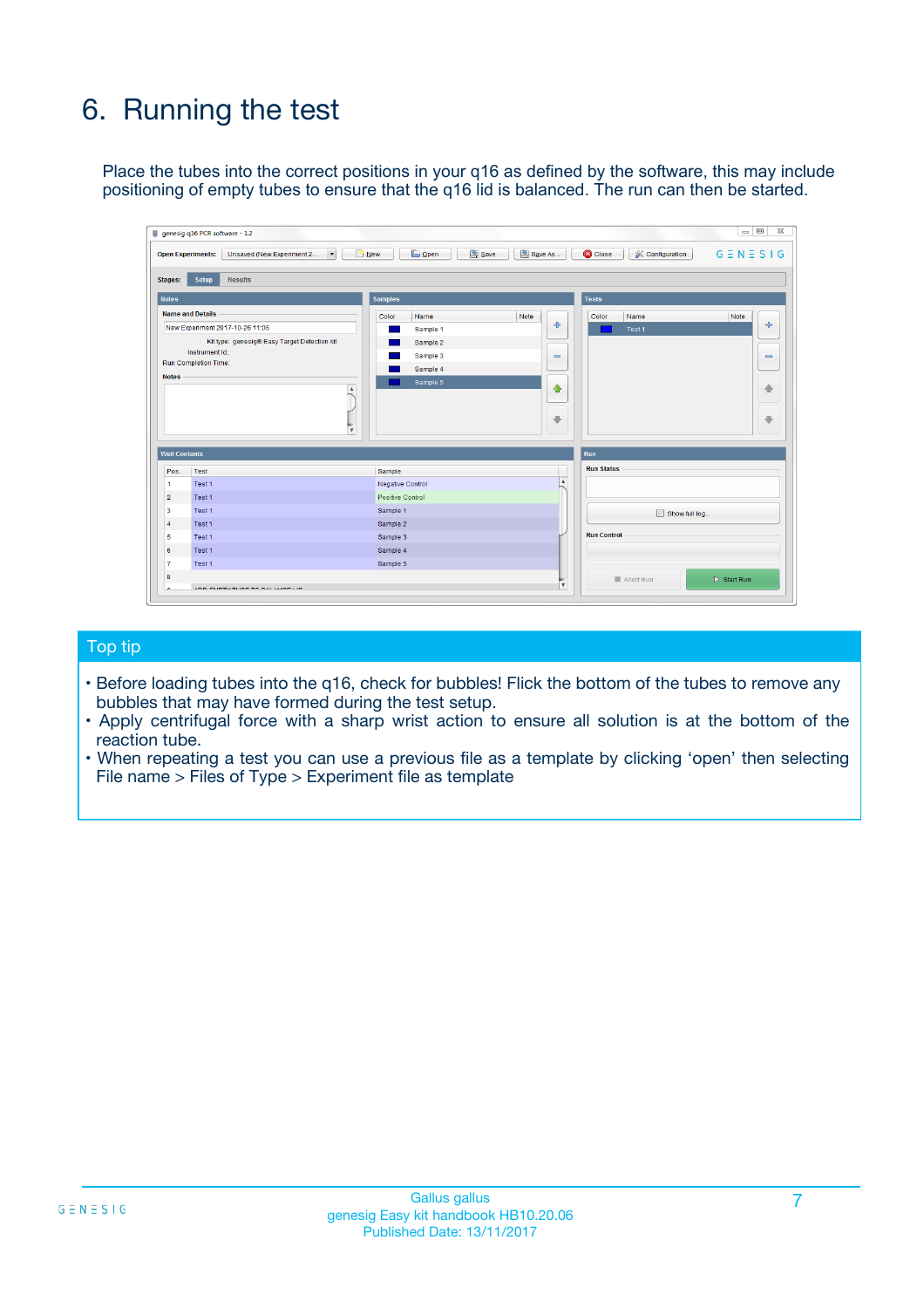### What do my results mean?

Analysis of your data is carried out automatically by the genesig q16. The following information is designed to help you fully understand a result or to troubleshoot:

### "Positive"

#### **Explanation**

Your sample has produced a positive result. Your target of interest is present and you can use the reported percentage.

### "Negative"

#### **Explanation**

Your sample has produced a negative result. The target is not present in your sample.

### "Test contaminated"

#### **Explanation**

The Negative Control should be completely free of any DNA. If you see this error message it means that at some point during the setup, the Negative Control has been contaminated with DNA and has given a positive signal. This contamination has invalidated the test. The Positive Control and your test samples are both possible sources of contaminating DNA. The genesig q16 reaction tubes from previous runs will also contain very high amounts of DNA so it is important that these are carefully disposed of after the run is completed and NEVER OPENED. It may be the case that your kits have become contaminated which will lead to the same problem occurring repeatedly.

#### **Solutions**

1. Clean your working area using a commercial DNA remover solution to ensure the area is DNA free at the start of your run and re-run the test

2. If the problem persists then the kit has become contaminated and it will have to be discarded and replaced with a new kit. When you open the new kit, run a simple test to show that changing the kit has solved the problem. Prepare a test which includes only the Positive Control, the Negative Control and one 'mock sample'. For the 'mock sample' add water instead of any sample DNA. The result for the Negative Control and the mock sample should be negative indicating that contamination is no longer present.

#### **Preventive action**

An ideal lab set-up has a 'Clean area' where the test reagents are prepared and a 'sample area' where DNA samples and the Positive Control template are handled. The best workflow involves setting up all the test components (excluding the positive control template) in the clean area and then moving the tests to the sample area for sample and Positive Control addition. If this method is followed then the kit components are always kept away from possible sources of contamination. For extra security the Negative Control can be completely prepared and sealed in the clean area. All work areas should be decontaminated regularly with DNA remover.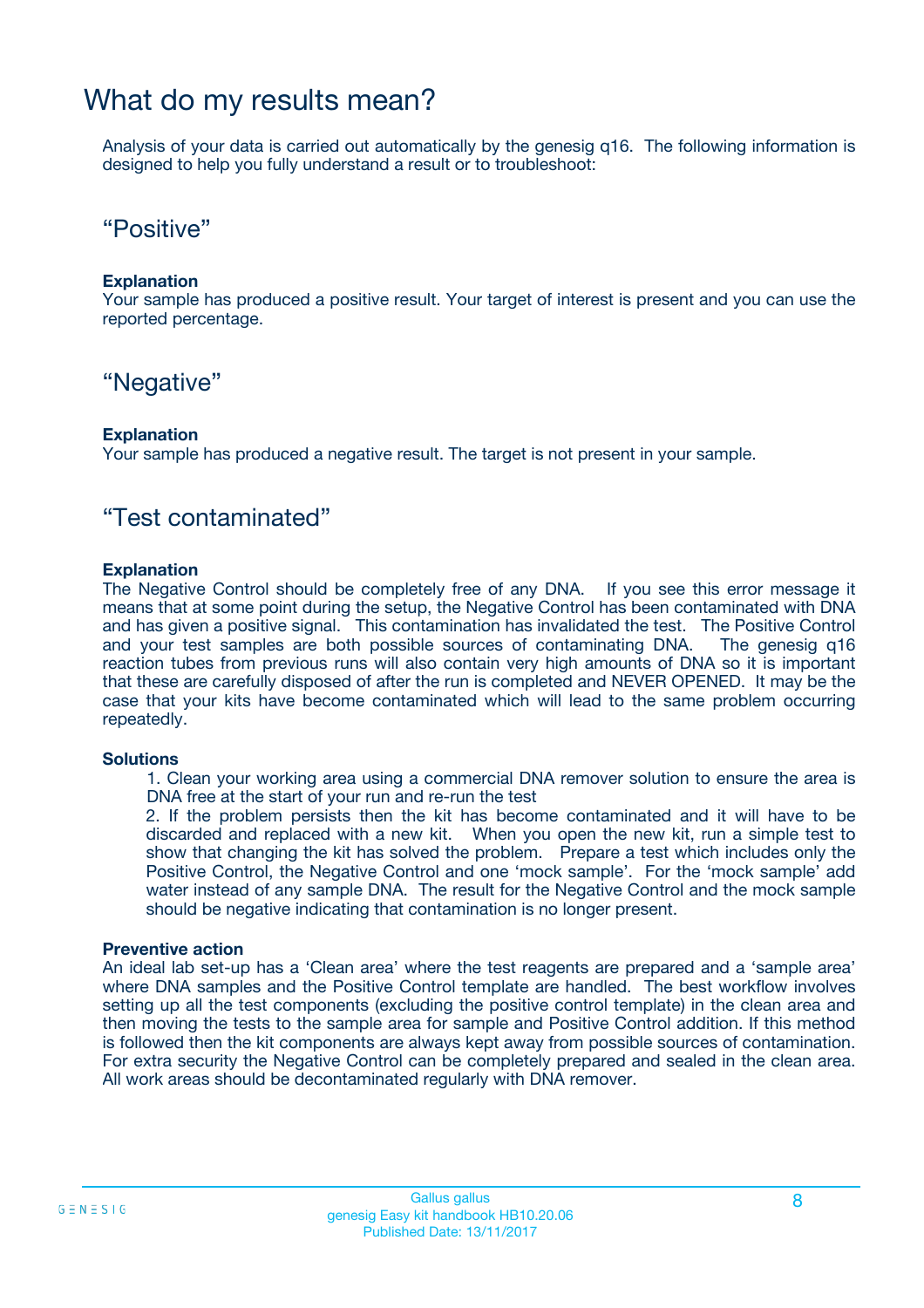#### **Explanation - If positive control has failed**

The test has failed because the Positive Control has not worked. The Positive Control is present to show that all aspects of the test are working correctly together. When this control test fails, the test as a whole is invalidated. This finding indicates that a problem has occurred in the reaction set-up part of the experiment and has nothing to do with sample preparation.

#### **Solutions**

- 1. Check the entire workflow and test set-up to look for any user errors, then repeat the test e.g. have the right colour pipettes and solutions been used with the correct tubes?
- 2. Ensure the positive and negative controls are inserted into the correct wells of your q16.

3. A component of the test may have 'gone off' due to handing errors, incorrect storage or exceeding the shelf life. When you open a new kit, run a simple test to show that changing the kit has solved the problem. Prepare a test which includes only the Positive Control, the Negative Control and one 'mock sample'. For the 'mock sample' add internal control template instead of any sample DNA. If the Positive Control works, the mock sample will now be called as a negative result.

#### **Explanation - If positive control has passed**

The test has failed because the sample is not suitable for qPCR testing. This particular sample has failed because it contains one or more factors that are inhibitory to PCR. This has compromised accuracy and precision of the quantitative reporting, resulting in a reported speciation percentage greater than 100%.

#### **Solutions**

- 1. Dilute the extracted sample 1:10 in water to "dilute out" the PCR inhibitors.
- 2. Check the sample preparation protocol to look for any user errors, then repeat.

3. PCR inhibitors can result from overloading the DNA/RNA sample preparation protocol with too much starting material. Try reducing the amount of starting material (by a factor of 2) then repeat.

### "Positive result lower than test sensitivity"

#### **Explanation**

The test is positive so if you are only interested in obtaining a 'present or absent' answer for your sample then your result is reliable. However, if the calculated percentage falls outside the accurate range for the test the exact percentage cannot accurately be calculated. Nonetheless a semi-quantitative result can be reported based on the "% sensitivity" column. e.g. If the "% sensitivity" is reported at "1%" then the sample can be reported as "positive test with less than 1% presence of species of interest". If you require more accurate information for your sample then proceed with the solutions below.

#### **Solutions**

1. A higher quality of sample containing more DNA will yield a more sensitive test. Try increasing the concentration of sample that is added to the Sample Prep Solutions stage during the extraction.

2. If you cannot increase the amount of sample, check the sample preparation protocol to look for any user errors then repeat.

3. Poor quality samples can result from overloading the sample preparation protocol with too much starting material. Try reducing the amount of starting material then repeat.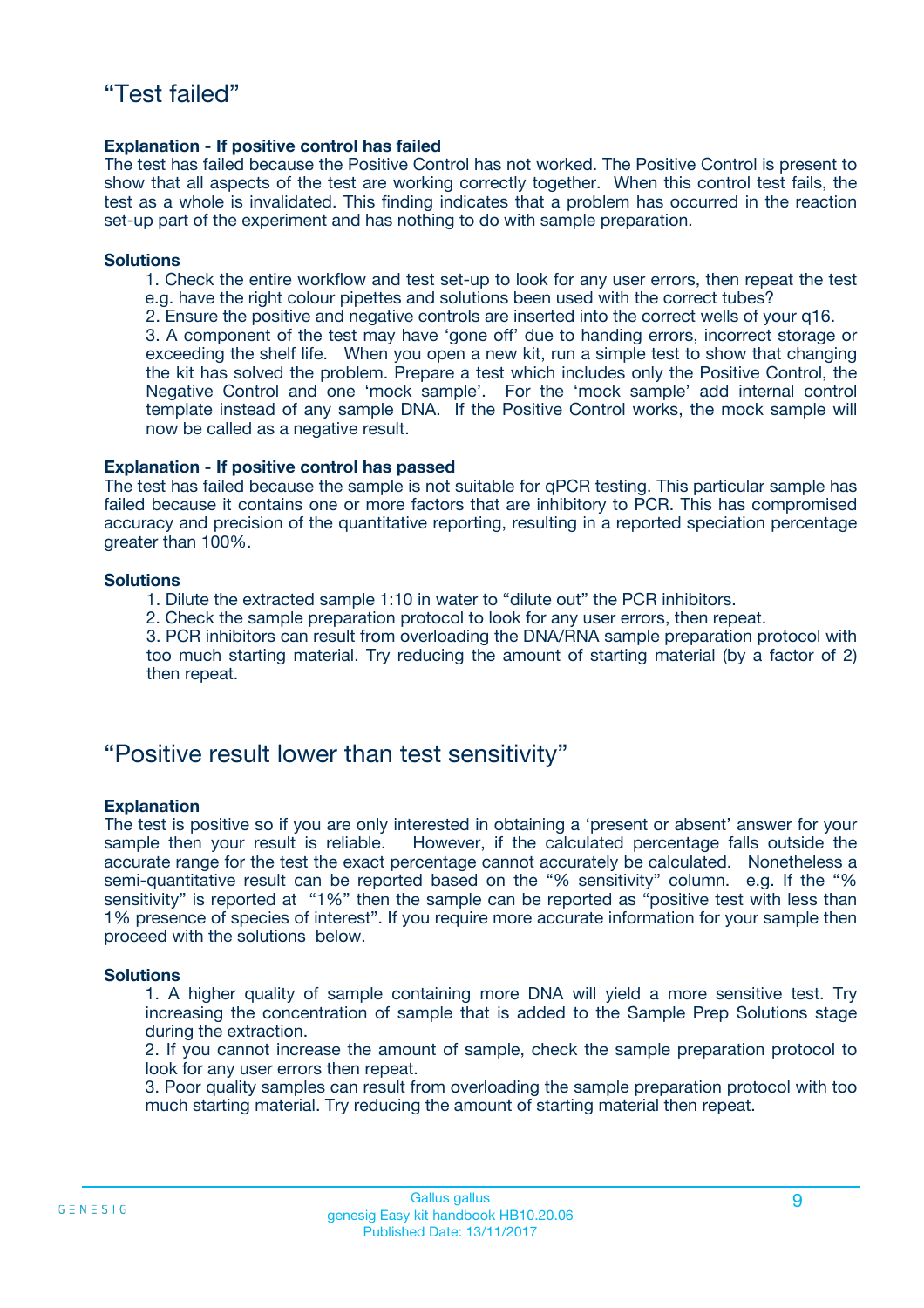### "Test failed and is contaminated"

#### **Explanation**

The Positive Control is indicating test failure, and the Negative Control is indicating test contamination. Please read the "Test Failed" and "Test contamination" sections of this technical support handbook for a further explanation.

#### **Solution**

1. For appropriate solutions, read both the "Test failed" and "Test contaminated" sections of this handbook.

### "Low level of universal target DNA"

#### **Explanation**

The test has failed because either the sample quality or quantity was too low. This has been identified by the universal target and may be caused by the sample having been compromised or a low amount of the universal target being present in the starting material. In either case the sample will not be fit for analysis.

#### **Solutions**

1. Try increasing the amount of sample that is added to the Sample Prep Solution stage during the extraction.

2. If you cannot increase the amount of sample, check the sample preparation protocol to look for any user errors then repeat.

3. Poor quality samples can result from overloading the sample preparation protocol with too much starting material. Try reducing the amount of starting material then repeat.

### "Positive - Caution, low level of universal target DNA"

#### **Explanation**

The test is positive so if you are only interested in obtaining a 'present or absent' answer for your sample then your result is reliable. However, the quantification has failed because either the sample quality or quantity was too low. The signal produced by the universal target acts as an endogenous control, identifying the quantity of DNA in the sample form which the species percentage is calculated. In this case the total level of DNA was not high enough. This will occur if the sample quality has been compromised or if a low amount of universal target was present in the starting material.

#### **Solutions**

For appropriate solutions read the "Low level of universal target DNA" section of this handbook.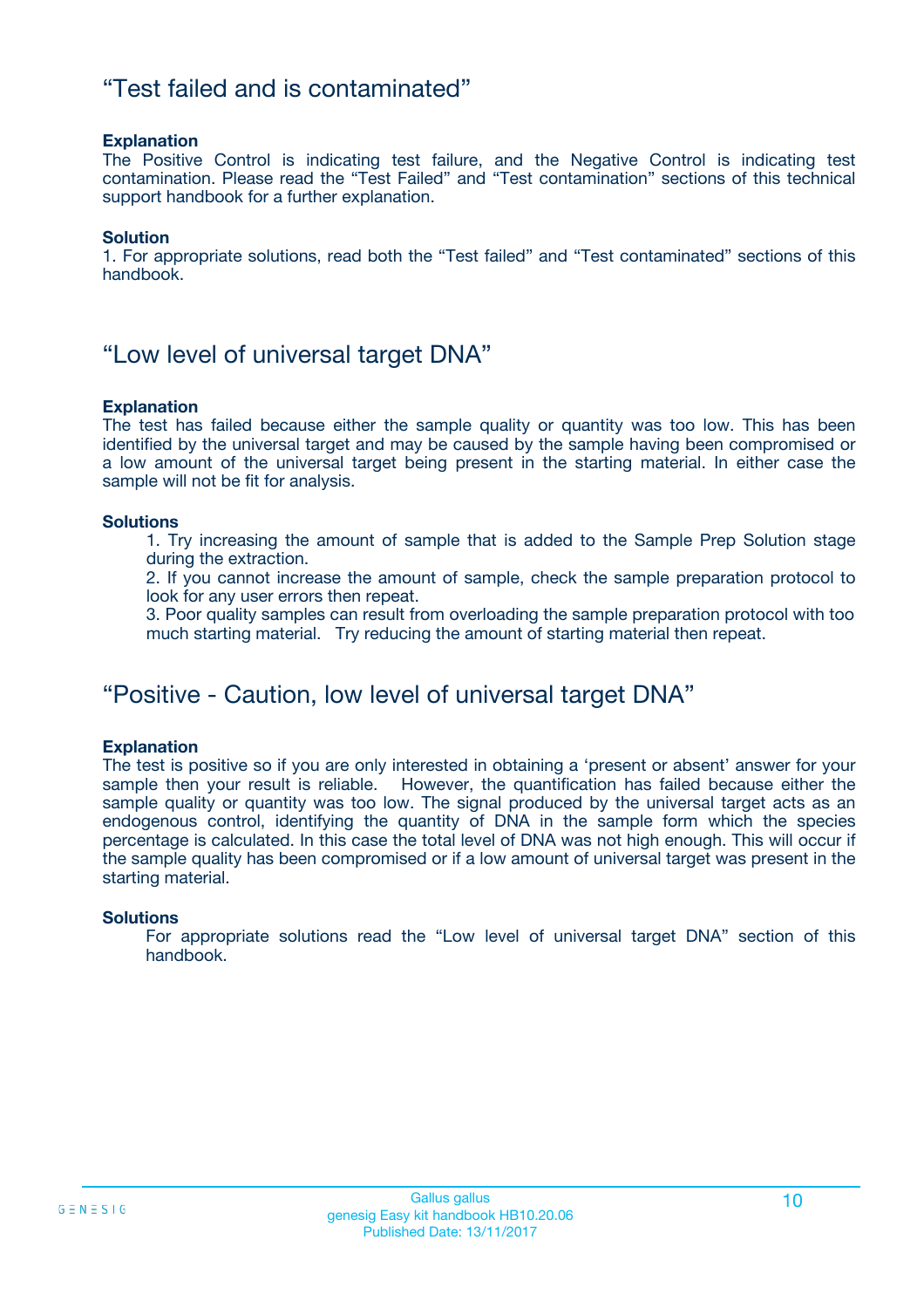# Speciation by qPCR

This kit provides a method for detecting Gallus gallus mitochondrial DNA that may be present in a food sample. The kit is based on the PCR amplification of a unique species specific tag present in the mitochondrial genome of that species. The mitochondrial genome is an ideal target since it has been sequenced for many different species. This allows comprehensive bioinformatics analysis followed by careful design to ensure specific detection of the desired species whilst excluding detection of other related species. Furthermore, since there are multiple copies of each mitochondrial genome within each cell, the detection sensitivity for this kit is up to 100 times greater than that of a test which targets a single copy locus within the nuclear DNA genome.

The test works by detecting the level of DNA present from the animal of interest and then compares that to the total level of animal DNA in the sample.

If testing a non-animal sample the genesig Easy AnimalFINDER kits will be more appropriate as they do not require the detection of the universal meat/fish endogenous control.

### **Sensitivity**

Under optimal conditions, the kit provides exceptional sensitivity and will detect adulterated foodstuffs. Detection of less than 0.1% adulteration is possible.

The sensitivity depends on the quality of the DNA sample that you use. Greater sensitivity is possible with higher levels of good quality DNA. The genesig q16 will automatically assess the DNA quality and report on the sensitivity of each test on a case-by-case basis.

### **Specificity**

The kit is designed to specifically detect Chicken species that are relevant to the food industry and to give negative detection on other possible animal species.

If you have a query about the detection status of a specific species or sub-species please enquire: enquiry@primerdesign.co.uk